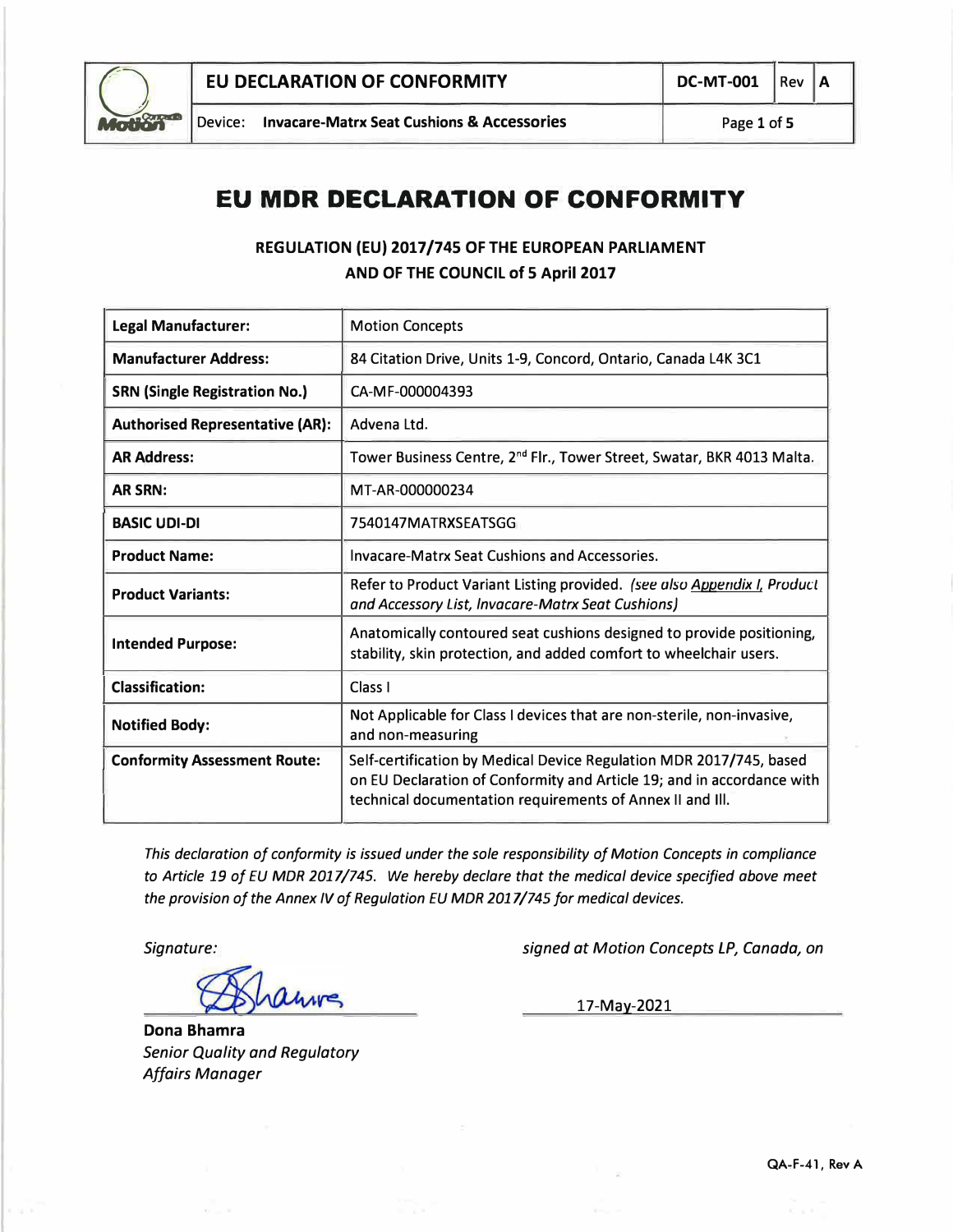

## **Applicable Standards:**

This present declaration is also in conformity with the following European standards and Common Specifications:

| <b>Standard Name</b>    | <b>Description</b>                                                                 |
|-------------------------|------------------------------------------------------------------------------------|
| EN ISO 14971:2019       | Medical Devices - Application of Risk Management to Medical Devices                |
|                         | Furniture. Assessment of the ignitability of upholstered furniture --              |
| EN 1021-1/-2:2014       | Part1: Ignition source smouldering cigarette, and                                  |
|                         | Part2: Ignition source: match-flame equivalent                                     |
|                         | Furniture -- Assessment of the ignitability of upholstered furniture --            |
| ISO 8191-1/-2:1987/1988 | Part1: Ignition source: smouldering cigarette (1987), and                          |
|                         | Part2: Ignition source: match-flame equivalent (1988)                              |
| ISO 7176-16:2012        | Wheelchairs $-$ Part 16: Resistance to ignition of postural support devices        |
| EN 10993-5:2009         | Biological evaluation of medical devices (Part 5: Tests for in-vitro cytotoxicity) |
| EN 10993-10:2010        | Biological evaluation of medical devices (Part 10: Tests for irritation and skin   |
|                         | sensitization)                                                                     |
| EN 1041(2008)+A1(2013   | Information supplied by the manufacturer of medical devices                        |
| ISO 15223-1:2012        | Medical devices. Symbols to be used with medical device labels, labelling          |
|                         | and information to be supplied. General requirements                               |
| EN 12182:2012           | Assistive products for persons with disability. General requirements and           |
|                         | test methods                                                                       |
| EN 12183:2014           | Manual wheelchairs-Requirements and test methods                                   |

### **Product Variant Listing:**

| <b>Model/Catalogue Number</b><br>Description/Name                | <b>GMDN Codes</b> |                                 |                                |
|------------------------------------------------------------------|-------------------|---------------------------------|--------------------------------|
| For a more detailed summary of devices and configurations, refer |                   | 44361 Foam filled chair cushion |                                |
| to Appendix I (DC-MT-001), Product and Accessory List, Invacare- |                   |                                 | Medical Cushion Cover<br>62720 |
| <b>Matrx Seat Cushions, provided separately</b>                  |                   |                                 | Wheelchair bracket             |

| <b>Invacare-Matrx Kidabra-Vi Cushions/Bases</b> |                  |                  |                          |                  |  |  |  |
|-------------------------------------------------|------------------|------------------|--------------------------|------------------|--|--|--|
| Model #                                         | Model #          |                  | Model #                  |                  |  |  |  |
| (Europe)                                        | (North America)  | <b>GMDN Code</b> | <b>Extra Outer Cover</b> | <b>GMDN Code</b> |  |  |  |
| KA3131-Vi                                       | KA1212-Vi        | 44361            | KC3131                   | 62720            |  |  |  |
| KA3136-Vi                                       | KA1214-Vi        | 44361            | KC3136                   | 62720            |  |  |  |
| KA3631-Vi                                       | KA1412-Vi        | 44361            | KC3631                   | 62720            |  |  |  |
| KA3636-Vi                                       | KA1414-Vi        | 44361            | KC3636                   | 62720            |  |  |  |
| KB3131-Vi                                       | <b>KB1212-Vi</b> | 44361            | <b>KBC3131</b>           | 62720            |  |  |  |
| KB3136-Vi                                       | <b>KB1214-Vi</b> | 44361            | KBC3136                  | 62720            |  |  |  |
| KB3331-Vi                                       | <b>KB1312-Vi</b> | 44361            | KBC3331                  | 62720            |  |  |  |
| KB3336-Vi                                       | KB1314-Vi        | 44361            | KBC3336                  | 62720            |  |  |  |
| KB3631-Vi                                       | KB1412-Vi        | 44361            | KBC3631                  | 62720            |  |  |  |
| KB3636-Vi                                       | KB1414-Vi        | 44361            | KBC3636                  | 62720            |  |  |  |

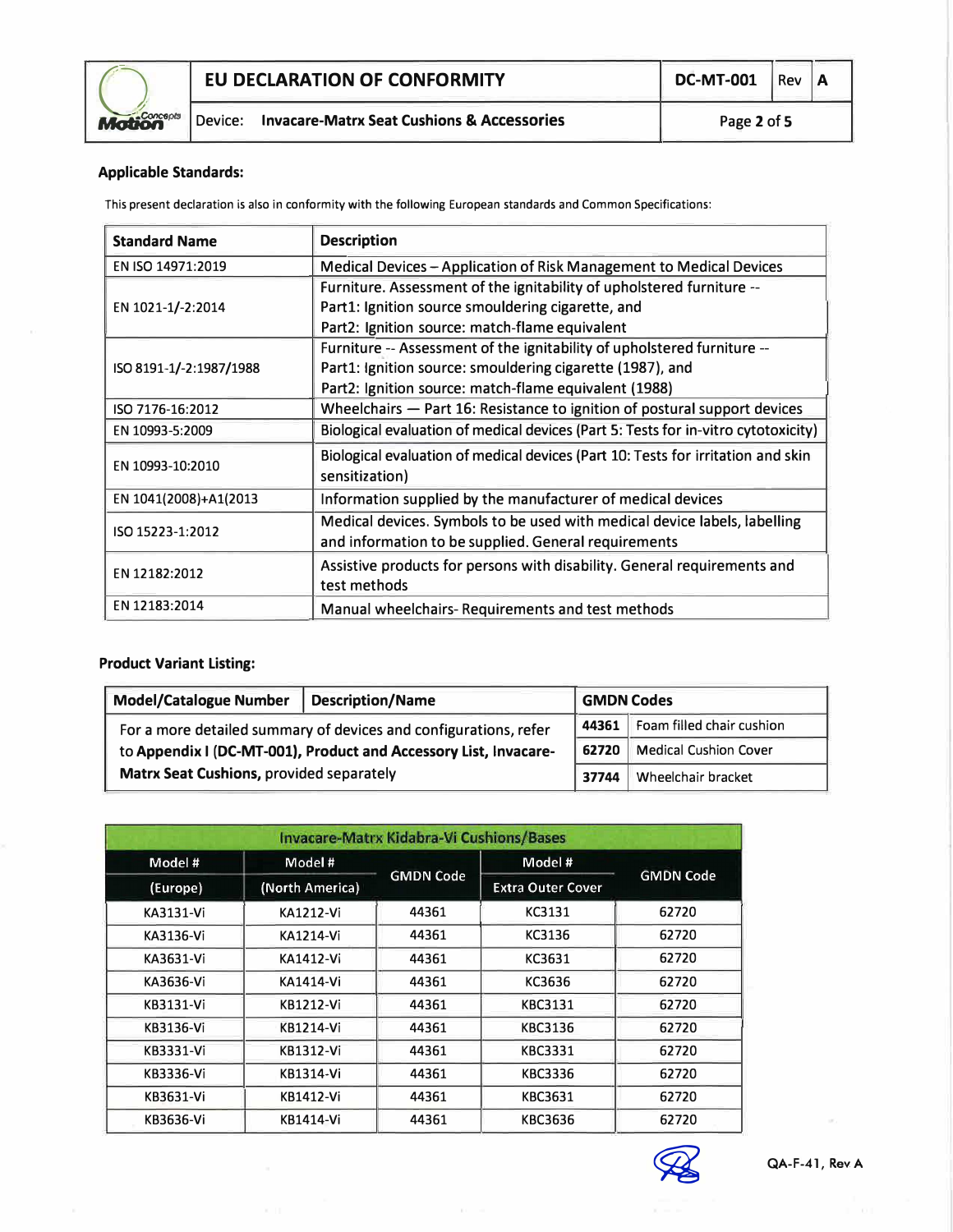

|           | <b>Invacare-Matrx-Vi Cushions/Bases</b> |                  |                          |                  |  |  |  |
|-----------|-----------------------------------------|------------------|--------------------------|------------------|--|--|--|
| Model #   | Model #                                 |                  | Model #                  |                  |  |  |  |
| (Europe)  | (North America)                         | <b>GMDN Code</b> | <b>Extra Outer Cover</b> | <b>GMDN Code</b> |  |  |  |
| MA3638-Vi | <b>MA1415-Vi</b>                        | 44361            | C3638                    | 62720            |  |  |  |
| MA3643-Vi | <b>MA1417-Vi</b>                        | 44361            | C3643                    | 62720            |  |  |  |
| MA4141-Vi | MA1616-Vi                               | 44361            | C4141                    | 62720            |  |  |  |
| MA4146-Vi | MA1618-Vi                               | 44361            | C4146                    | 62720            |  |  |  |
| MA4151-Vi | MA1620-Vi                               | 44361            | C4151                    | 62720            |  |  |  |
| MA4641-Vi | MA1816-Vi                               | 44361            | C4641                    | 62720            |  |  |  |
| MA4646-Vi | MA1818-Vi                               | 44361            | C4646                    | 62720            |  |  |  |
| MA4651-Vi | MA1820-Vi                               | 44361            | C4651                    | 62720            |  |  |  |
| MA5141-Vi | MA2016-Vi                               | 44361            | C5141                    | 62720            |  |  |  |
| MA5146-Vi | MA2018-Vi                               | 44361            | C5146                    | 62720            |  |  |  |
| MA5151-Vi | MA2020-Vi                               | 44361            | C5151                    | 62720            |  |  |  |
| MA5646-Vi | MA2218-Vi                               | 44361            | C5646                    | 62720            |  |  |  |
| MA5651-Vi | MA2220-Vi                               | 44361            | C5651                    | 62720            |  |  |  |
| MAWWDD-Vi | MAWWDD-Vi                               | 44361            | CWWDD                    | 62720            |  |  |  |
| MB3638-Vi | MB1415-Vi                               | 44361            | <b>BC3638</b>            | 62720            |  |  |  |
| MB3643-Vi | MB1417-Vi                               | 44361            | BC3643                   | 62720            |  |  |  |
| MB3841-Vi | MB1516-Vi                               | 44361            | BC3841                   | 62720            |  |  |  |
| MB3846-Vi | MB1518-Vi                               | 44361            | BC3846                   | 62720            |  |  |  |
| MB4141-Vi | MB1616-Vi                               | 44361            | BC4141                   | 62720            |  |  |  |
| MB4146-Vi | MB1618-Vi                               | 44361            | BC4146                   | 62720            |  |  |  |
| MB4341-Vi | MB1716-Vi                               | 44361            | BC4341                   | 62720            |  |  |  |
| MB4346-Vi | MB1718-Vi                               | 44361            | BC4346                   | 62720            |  |  |  |
| MB4641-Vi | MB1816-Vi                               | 44361            | BC4641                   | 62720            |  |  |  |
| MB4646-Vi | MB1818-Vi                               | 44361            | BC4646                   | 62720            |  |  |  |
| MB4841-Vi | MB1916-Vi                               | 44361            | BC4841                   | 62720            |  |  |  |
| MB4846-Vi | MB1918-Vi                               | 44361            | BC4846                   | 62720            |  |  |  |
| MB5141-Vi | MB2016-Vi                               | 44361            | BC5141                   | 62720            |  |  |  |
| MB5146-Vi | MB2018-Vi                               | 44361            | BC5146                   | 62720            |  |  |  |

| <b>Invacare-Matrx Base Cushion Hardware</b> |                  |                                      |                             |  |  |  |  |
|---------------------------------------------|------------------|--------------------------------------|-----------------------------|--|--|--|--|
| Model #                                     | Model #          |                                      |                             |  |  |  |  |
| (Europe)                                    | (North America)  | <b>GMDN Code</b>                     | <b>Description</b>          |  |  |  |  |
| BDH <sub>0</sub>                            | BDH <sub>0</sub> | 37744                                | Flush Hooks (pair)          |  |  |  |  |
| <b>BDH1-22</b>                              | BDH1-7/8"        | 1" (26mm) Drop Hooks (pair)<br>37744 |                             |  |  |  |  |
| <b>BDH2-22</b>                              | BDH2-7/8"        | 37744                                | 2" (51mm) Drop Hooks (pair) |  |  |  |  |
| <b>BDH1-26</b>                              | <b>BDH1-1</b>    | 37744                                | 1" (26mm) Drop Hooks (pair) |  |  |  |  |
| <b>BDH2-26</b>                              | <b>BDH2-1</b>    | 37744                                | 2" (51mm) Drop Hooks (pair) |  |  |  |  |

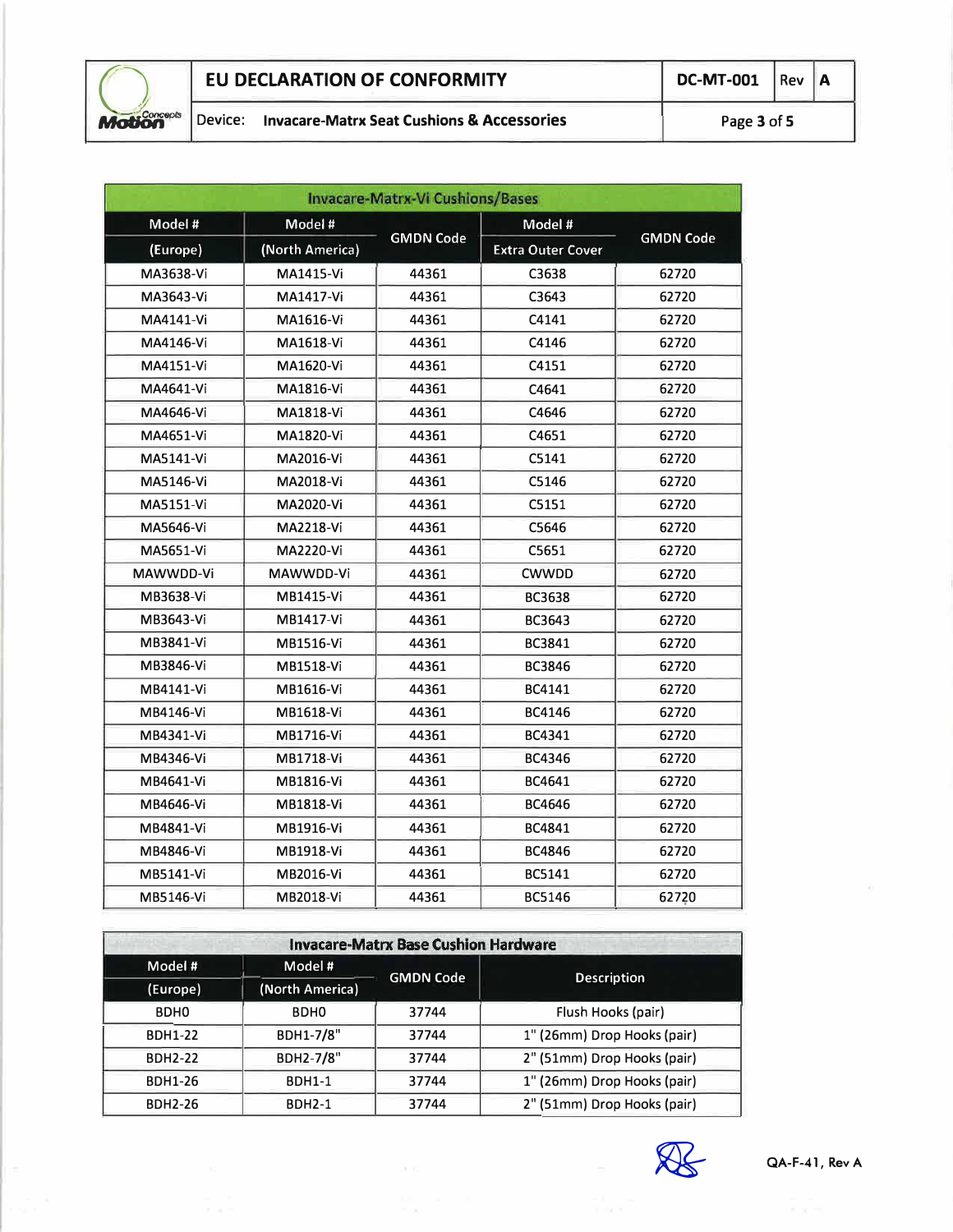

# **EU DECLARATION OF CONFORMITY** DC-MT-001 Rev **A**<br>
Device: **lnvacare-Matrx Seat Cushions & Accessories** Page 4 of 5

| <b>Invacare-Matrx PS Cushions</b> |                 |                  |                          |                  |  |  |  |
|-----------------------------------|-----------------|------------------|--------------------------|------------------|--|--|--|
| Model#                            | Model #         |                  | Model #                  |                  |  |  |  |
| (Europe)                          | (North America) | <b>GMDN Code</b> | <b>Extra Outer Cover</b> | <b>GMDN Code</b> |  |  |  |
| <b>PS2626-K</b>                   | PS1010-K        | 44361            | <b>PSC2626-K</b>         | 62720            |  |  |  |
| PS2631-K                          | PS1012-K        | 44361            | <b>PSC2631-K</b>         | 62720            |  |  |  |
| <b>PS2636-K</b>                   | PS1014-K        | 44361            | <b>PSC2636-K</b>         | 62720            |  |  |  |
| <b>PS2826-K</b>                   | PS1112-K        | 44361            | <b>PSC2826-K</b>         | 62720            |  |  |  |
| <b>PS2831-K</b>                   | PS1114-K        | 44361            | <b>PSC2831-K</b>         | 62720            |  |  |  |
| <b>PS2836-K</b>                   | <b>PS1116-K</b> | 44361            | <b>PSC2836-K</b>         | 62720            |  |  |  |
| PS3131-K                          | <b>PS1212-K</b> | 44361            | <b>PSC3131-K</b>         | 62720            |  |  |  |
| PS3136-K                          | <b>PS1214-K</b> | 44361            | <b>PSC3136-K</b>         | 62720            |  |  |  |
| PS3141-K                          | <b>PS1216-K</b> | 44361            | <b>PSC3141-K</b>         | 62720            |  |  |  |
| PS3331-K                          | <b>PS1312-K</b> | 44361            | <b>PSC3331-K</b>         | 62720            |  |  |  |
| PS3336-K                          | <b>PS1314-K</b> | 44361            | <b>PSC3336-K</b>         | 62720            |  |  |  |
| PS3341-K                          | PS1316-K        | 44361            | <b>PSC3341-K</b>         | 62720            |  |  |  |
| PS3631-K                          | <b>PS1412-K</b> | 44361            | <b>PSC3631-K</b>         | 62720            |  |  |  |
| PS3636-K                          | <b>PS1414-K</b> | 44361            | <b>PSC3636-K</b>         | 62720            |  |  |  |
| <b>PS3641-K</b>                   | PS1416-K        | 44361            | PSC3641-K                | 62720            |  |  |  |
| PS4141                            | PS1616          | 44361            | PSC4141                  | 62720            |  |  |  |
| PS4146                            | PS1618          | 44361            | <b>PSC4146</b>           | 62720            |  |  |  |
| PS4151                            | PS1620          | 44361            | <b>PSC4151</b>           | 62720            |  |  |  |
| PS4641                            | PS1816          | 44361            | PSC4641                  | 62720            |  |  |  |
| PS4646                            | PS1818          | 44361            | <b>PSC4646</b>           | 62720            |  |  |  |
| PS4651                            | PS1820          | 44361            | PSC4651                  | 62720            |  |  |  |
| PS5141                            | PS2016          | 44361            | PSC5141                  | 62720            |  |  |  |
| PS5146                            | PS2018          | 44361            | <b>PSC5146</b>           | 62720            |  |  |  |
| PS5151                            | <b>PS2020</b>   | 44361            | PSC5151                  | 62720            |  |  |  |
| PS5646                            | <b>PS2218</b>   | 44361            | <b>PSC5646</b>           | 62720            |  |  |  |
| PS5651                            | <b>PS2220</b>   | 44361            | <b>PSC5651</b>           | 62720            |  |  |  |
| <b>PS5656</b>                     | <b>PS2222</b>   | 44361            | PSC5656                  | 62720            |  |  |  |
| PS6146                            | PS2418          | 44361            | PSC6146                  | 62720            |  |  |  |
| PS6151                            | <b>PS2420</b>   | 44361            | PSC6151                  | 62720            |  |  |  |
| PS6156                            | <b>PS2422</b>   | 44361            | PSC6156                  | 62720            |  |  |  |
| PS6646                            | PS2618          | 44361            | PSC6646                  | 62720            |  |  |  |
| PS6651                            | PS2620          | 44361            | PSC6651                  | 62720            |  |  |  |
| PS6656                            | PS2622          | 44361            | <b>PSC6656</b>           | 62720            |  |  |  |

(-K) = Kidabra Fabric

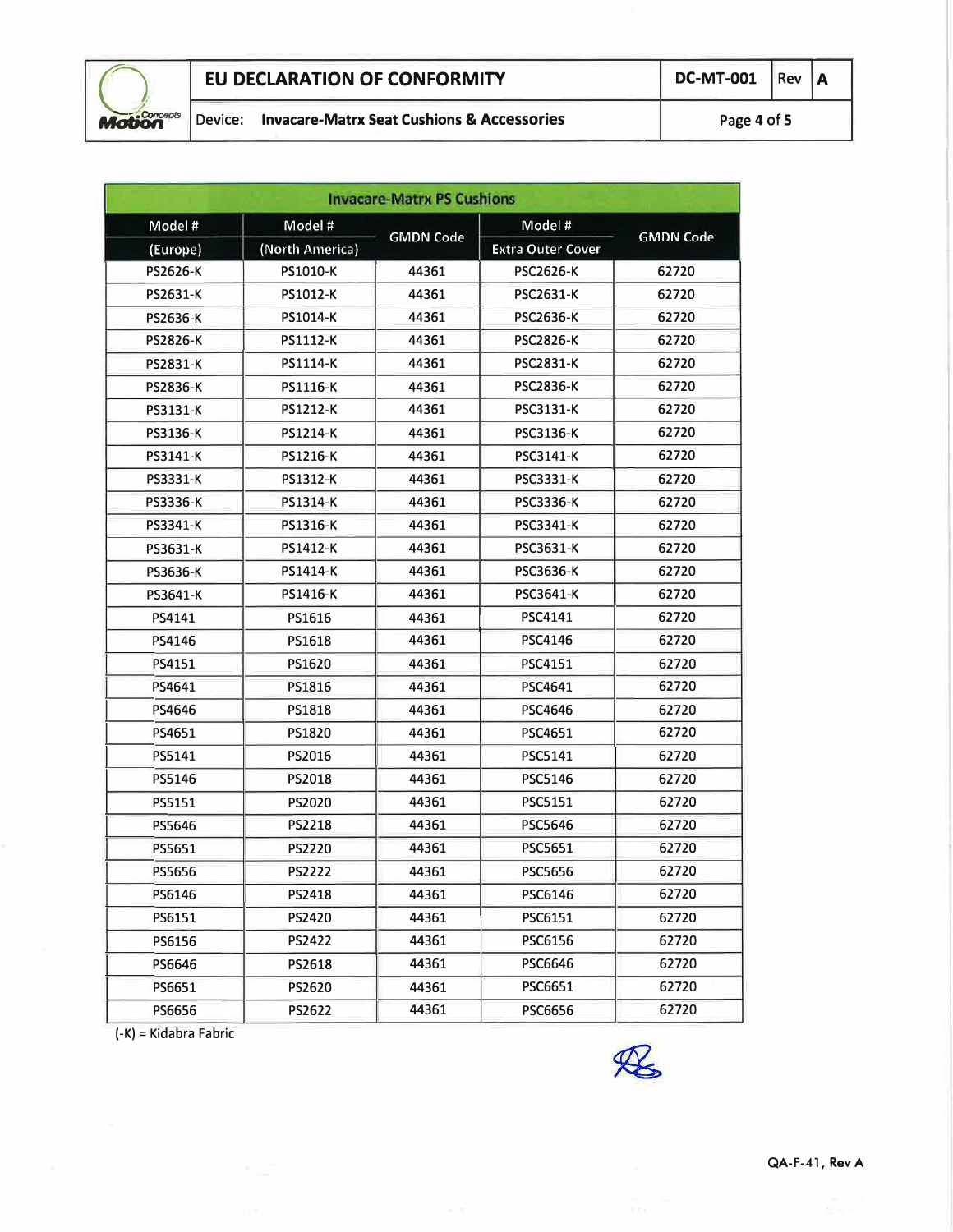

## Device: **Invacare-Matrx Seat Cushions & Accessories Page 5 of 5**

| <b>Invacare-Matrx Seat Cushion Accessories</b> |                    |                  |                                              |  |  |  |
|------------------------------------------------|--------------------|------------------|----------------------------------------------|--|--|--|
| Model #                                        | Model #            |                  |                                              |  |  |  |
| (Europe)                                       | (North America)    | <b>GMDN Code</b> | <b>Description</b>                           |  |  |  |
| <b>POK</b>                                     | <b>POK</b>         | 44361            | Pelvic Obliquity Kit (2 foam inserts)        |  |  |  |
| PROTMC-4141                                    | PROTMC-1616        | 62720            | Protect Slipcover- for Matrx Cushions        |  |  |  |
| PROTMC-4146                                    | PROTMC-1618        | 62720            | Protect Slipcover- for Matrx Cushions        |  |  |  |
| PROTMC-4151                                    | <b>PROTMC-1620</b> | 62720            | <b>Protect Slipcover- for Matrx Cushions</b> |  |  |  |
| PROTMC-4641                                    | PROTMC-4641        | 62720            | Protect Slipcover- for Matrx Cushions        |  |  |  |
| PROTMC-4646                                    | PROTMC-4646        | 62720            | Protect Slipcover- for Matrx Cushions        |  |  |  |
| PROTMC-4651                                    | PROTMC-4651        | 62720            | Protect Slipcover- for Matrx Cushions        |  |  |  |
| PROTMC-5141                                    | PROTMC-5141        | 62720            | Protect Slipcover- for Matrx Cushions        |  |  |  |
| PROTMC-5146                                    | PROTMC-5146        | 62720            | Protect Slipcover- for Matrx Cushions        |  |  |  |
| PROTMC-5151                                    | PROTMC-5151        | 62720            | Protect Slipcover- for Matrx Cushions        |  |  |  |
| <b>CR36S</b>                                   | <b>CR14S</b>       | 62720            | Seat Cushion Rigidizer                       |  |  |  |
| <b>CR41S</b>                                   | <b>CR16S</b>       | 62720            | Seat Cushion Rigidizer                       |  |  |  |
| CR41M                                          | <b>CR16M</b>       | 62720            | Seat Cushion Rigidizer                       |  |  |  |
| CR41L                                          | <b>CR16L</b>       | 62720            | Seat Cushion Rigidizer                       |  |  |  |
| <b>CR46S</b>                                   | <b>CR18S</b>       | 62720            | Seat Cushion Rigidizer                       |  |  |  |
| CR46M                                          | CR18M              | 62720            | Seat Cushion Rigidizer                       |  |  |  |
| CR46L                                          | <b>CR18L</b>       | 62720            | Seat Cushion Rigidizer                       |  |  |  |
| <b>CR51S</b>                                   | <b>CR20S</b>       | 62720            | Seat Cushion Rigidizer                       |  |  |  |
| CR51M                                          | CR20M              | 62720            | Seat Cushion Rigidizer                       |  |  |  |
| <b>CR51L</b>                                   | CR <sub>20</sub> L | 62720            | Seat Cushion Rigidizer                       |  |  |  |
| CR56M                                          | CR22M              | 62720            | Seat Cushion Rigidizer                       |  |  |  |
| CR56L                                          | CR22L              | 62720            | Seat Cushion Rigidizer                       |  |  |  |

## **Revision History:**

| Rev. | <b>Author</b> | <b>Effective Date</b> | <b>Change Order</b> | <b>Revision Description</b> |
|------|---------------|-----------------------|---------------------|-----------------------------|
| A    | Paul Patten   | 18-May-2021           | <b>DCN-2933</b>     | Initial release.            |
|      |               |                       |                     |                             |

**"""END OF DOCUMENT"""** �

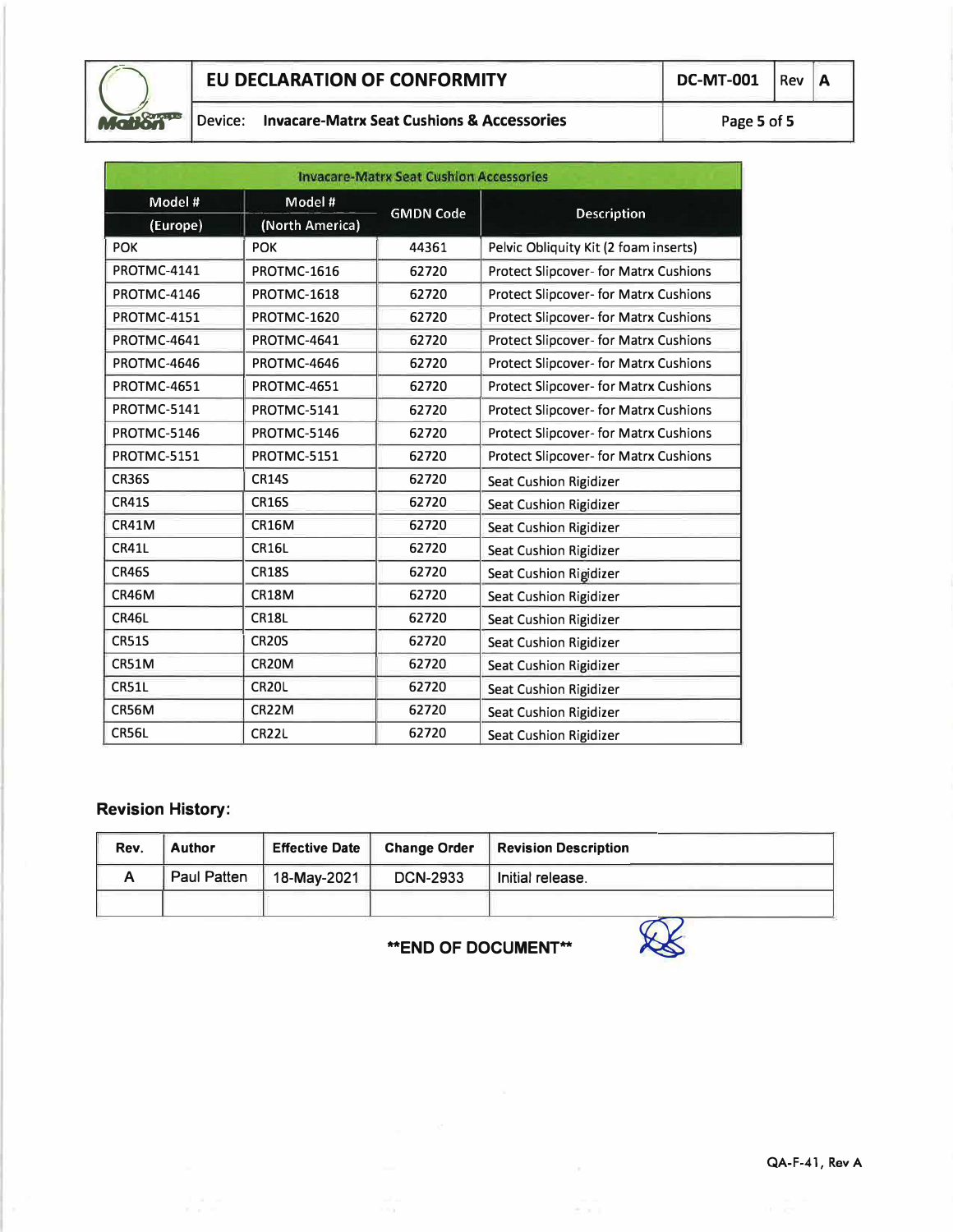

## **DC-MT-001,** Appendix I, Product and Accessory List: IVC-Matrx Seat Cushions

| <b>Invacare MaTRx-Vi Cushion</b> |                 |                  |           |                        |                          |                  |
|----------------------------------|-----------------|------------------|-----------|------------------------|--------------------------|------------------|
| Model #                          | Model #         |                  |           | <b>Fits Wheelchair</b> | Model #                  |                  |
| (Europe)                         | (North America) | <b>GMDN Code</b> | Width     | <b>Depth</b>           | <b>Extra Outer Cover</b> | <b>GMDN Code</b> |
| MA3638-Vi                        | MA1415-Vi       | 44361            | 33cm-36cm | 38cm-41cm              | C3638                    | 62720            |
| MA3643-Vi                        | MA1417-Vi       | 44361            | 33cm-36cm | 43cm-46cm              | C3643                    | 62720            |
| MA4141-Vi                        | MA1616-Vi       | 44361            | 38cm-41cm | 41cm-43cm              | C4141                    | 62720            |
| MA4146-Vi                        | MA1618-Vi       | 44361            | 38cm-41cm | 46cm-48cm              | C4146                    | 62720            |
| MA4151-Vi                        | MA1620-Vi       | 44361            | 38cm-41cm | 51cm-53cm              | C4151                    | 62720            |
| MA4641-Vi                        | MA1816-Vi       | 44361            | 43cm-46cm | 41cm-43cm              | C4641                    | 62720            |
| MA4646-Vi                        | MA1818-Vi       | 44361            | 43cm-46cm | 46cm-48cm              | C4646                    | 62720            |
| MA4651-Vi                        | MA1820-Vi       | 44361            | 43cm-46cm | 51cm-53cm              | C4651                    | 62720            |
| MA5141-Vi                        | MA2016-Vi       | 44361            | 48cm-51cm | 41cm-43cm              | C5141                    | 62720            |
| MA5146-Vi                        | MA2018-Vi       | 44361            | 48cm-51cm | 46cm-48cm              | C5146                    | 62720            |
| MA5151-Vi                        | MA2020-Vi       | 44361            | 48cm-51cm | 51cm-53cm              | C5151                    | 62720            |
| MA5646-Vi                        | MA2218-Vi       | 44361            | 53cm-56cm | 46cm-48cm              | C5646                    | 62720            |
| MA5651-Vi                        | MA2220-Vi       | 44361            | 53cm-56cm | 51cm-53cm              | C5651                    | 62720            |

| <b>Invacare MaTRx-Vi Heavy Duty Cushion</b>                                                                                                                             |                 |                  |                        |                        |                          |                  |
|-------------------------------------------------------------------------------------------------------------------------------------------------------------------------|-----------------|------------------|------------------------|------------------------|--------------------------|------------------|
| Model #                                                                                                                                                                 | Model #         | <b>GMDN Code</b> | <b>Cushion</b>         | Cushion                | Model #                  | <b>GMDN Code</b> |
| (Europe)                                                                                                                                                                | (North America) |                  | Width                  | Depth                  | <b>Extra Outer Cover</b> |                  |
| MAWWDD-Vi                                                                                                                                                               | MAWWDD-Vi       | 44361            | 53cm-66cm <sup>*</sup> | 46cm-76cm <sup>*</sup> | CWWDD                    | 62720            |
| $\frac{1}{2}$ $\frac{1}{2}$ $\frac{1}{2}$ $\frac{1}{2}$ $\frac{1}{2}$ $\frac{1}{2}$ $\frac{1}{2}$ $\frac{1}{2}$ $\frac{1}{2}$ $\frac{1}{2}$ $\frac{1}{2}$ $\frac{1}{2}$ |                 |                  |                        |                        |                          |                  |

*(\* 1" (2.5cm increments)*

| <b>Invacare Matrx Kidabra-Vi Cushion</b> |                                                                  |       |           |           |                          |                  |  |
|------------------------------------------|------------------------------------------------------------------|-------|-----------|-----------|--------------------------|------------------|--|
| Model #                                  | <b>Fits Wheelchair</b><br>Model #<br>Model #<br><b>GMDN Code</b> |       |           |           |                          |                  |  |
| (Europe)                                 | (North America)                                                  |       | Width     | Depth     | <b>Extra Outer Cover</b> | <b>GMDN Code</b> |  |
| KA3131-Vi                                | KA1212-Vi                                                        | 44361 | 28cm-31cm | 31cm-33cm | KC3131                   | 62720            |  |
| KA3136-Vi                                | KA1214-Vi                                                        | 44361 | 28cm-31cm | 36cm-38cm | KC3136                   | 62720            |  |
| KA3631-Vi                                | KA1412-Vi                                                        | 44361 | 33cm-36cm | 31cm-33cm | KC3631                   | 62720            |  |
| KA3636-Vi                                | KA1414-Vi                                                        | 44361 | 33cm-36cm | 36cm-38cm | KC3636                   | 62720            |  |

| <b>Invacare MaTRX-Vi Base</b> |                 |                  |                        |           |                          |                  |
|-------------------------------|-----------------|------------------|------------------------|-----------|--------------------------|------------------|
| Model #                       | Model #         |                  | <b>Fits Wheelchair</b> |           | Model #                  |                  |
| (Europe)                      | (North America) | <b>GMDN Code</b> | Width                  | Depth     | <b>Extra Outer Cover</b> | <b>GMDN Code</b> |
| MB3638-Vi                     | MB1415-Vi       | 44361            | 36cm                   | 38cm-41cm | BC3638                   | 62720            |
| MB3643-Vi                     | MB1417-Vi       | 44361            | 36cm                   | 43cm-46cm | BC3643                   | 62720            |
| MB3841-Vi                     | MB1516-Vi       | 44361            | 38cm                   | 41cm-43cm | BC3841                   | 62720            |
| MB3846-Vi                     | MB1518-Vi       | 44361            | 38cm                   | 46cm-48cm | BC3846                   | 62720            |
| MB4141-Vi                     | MB1616-Vi       | 44361            | 41 <sub>cm</sub>       | 41cm-43cm | BC4141                   | 62720            |
| MB4146-Vi                     | MB1618-Vi       | 44361            | 41 <sub>cm</sub>       | 46cm-48cm | BC4146                   | 62720            |
| MB4341-Vi                     | MB1716-Vi       | 44361            | 43cm                   | 41cm-43cm | BC4341                   | 62720            |
| MB4346-Vi                     | MB1718-Vi       | 44361            | 43cm                   | 46cm-48cm | BC4346                   | 62720            |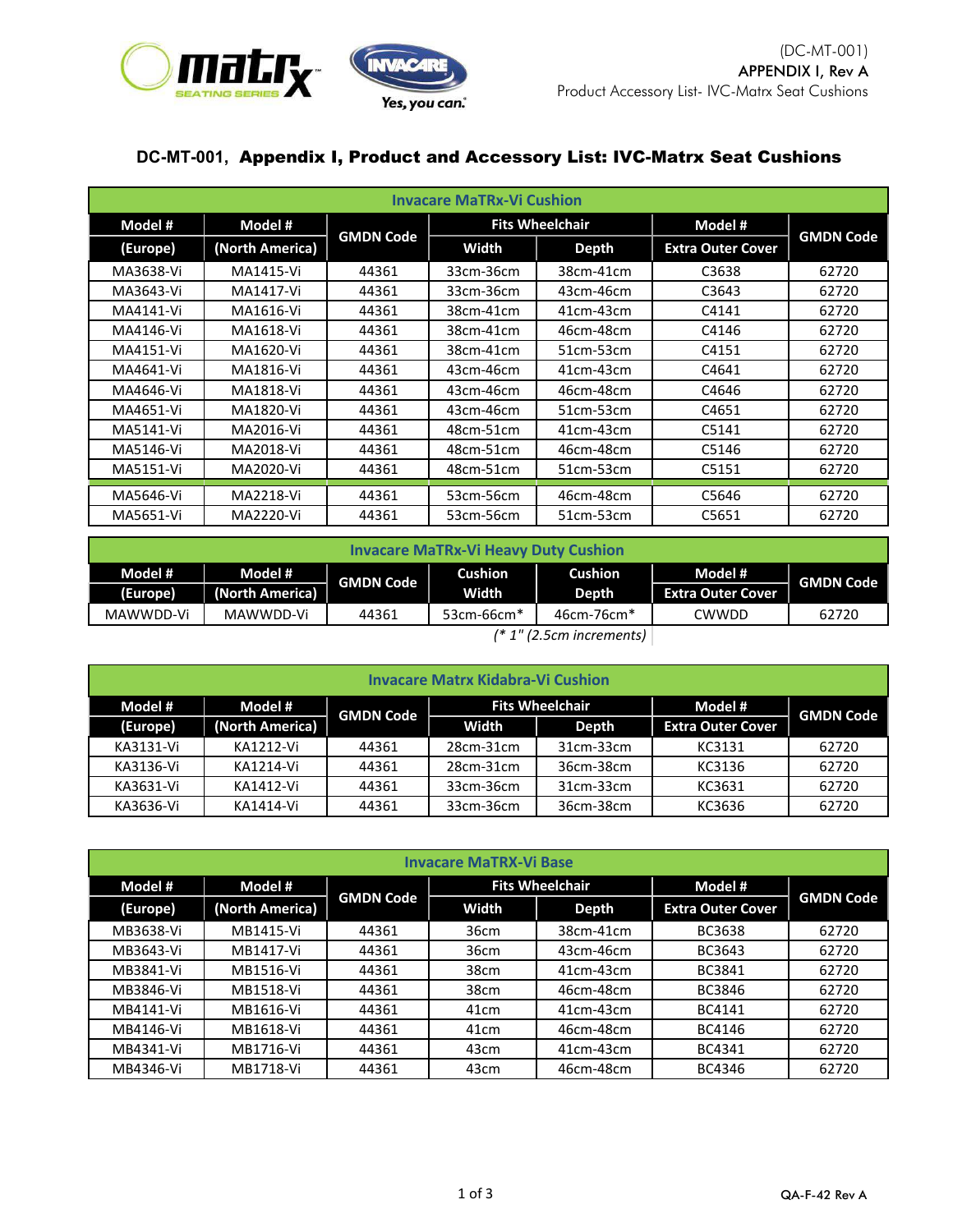



| MB4641-Vi | MB1816-Vi | 44361 | 46cm             | 41cm-43cm   | BC4641 | 62720 |
|-----------|-----------|-------|------------------|-------------|--------|-------|
| MB4646-Vi | MB1818-Vi | 44361 | 46cm             | 46cm-48cm   | BC4646 | 62720 |
| MB4841-Vi | MB1916-Vi | 44361 | 48cm             | 41cm-43cm   | BC4841 | 62720 |
| MB4846-Vi | MB1918-Vi | 44361 | 48cm             | 46cm-48cm   | BC4846 | 62720 |
| MB5141-Vi | MB2016-Vi | 44361 | 51 <sub>cm</sub> | $41cm-43cm$ | BC5141 | 62720 |
| MB5146-Vi | MB2018-Vi | 44361 | 51 <sub>cm</sub> | 46cm-48cm   | BC5146 | 62720 |

| <b>Invacare Matrx Kidabra-Vi Base</b> |                                                  |                  |                                              |                                              |                          |                  |  |
|---------------------------------------|--------------------------------------------------|------------------|----------------------------------------------|----------------------------------------------|--------------------------|------------------|--|
| Model #                               | Model #                                          |                  | <b>Fits Wheelchair</b>                       |                                              | Model #                  |                  |  |
| (Europe)                              | (North America)                                  | <b>GMDN Code</b> | <b>Width</b>                                 | <b>Depth</b>                                 | <b>Extra Outer Cover</b> | <b>GMDN Code</b> |  |
| KB3131-Vi                             | KB1212-Vi                                        | 44361            | 31 <sub>cm</sub>                             | 31cm-33cm                                    | KBC3131                  | 62720            |  |
| KB3136-Vi                             | KB1214-Vi                                        | 44361            | 31 <sub>cm</sub>                             | 36cm-38cm                                    | KBC3136                  | 62720            |  |
| KB3331-Vi                             | KB1312-Vi                                        | 44361            | 31 <sub>cm</sub>                             | 31cm-33cm                                    | KBC3331                  | 62720            |  |
| KB3336-Vi                             | KB1314-Vi                                        | 44361            | 33 <sub>cm</sub>                             | 36cm-38cm                                    | KBC3336                  | 62720            |  |
| KB3631-Vi                             | KB1412-Vi                                        | 44361            | 33 <sub>cm</sub>                             | 31cm-33cm                                    | KBC3631                  | 62720            |  |
| KB3636-Vi                             | KB1414-Vi                                        | 44361            | 36cm                                         | 36cm-38cm                                    | KBC3636                  | 62720            |  |
|                                       | <b>Invacre Matrx Vi/Kidabra-Vi Base Hardware</b> |                  |                                              |                                              |                          |                  |  |
| Model #                               | Model #                                          | <b>GMDN Code</b> | <b>Description</b>                           |                                              |                          |                  |  |
| (Europe)                              | (North America)                                  |                  |                                              |                                              |                          |                  |  |
| BDH <sub>0</sub>                      | BDH <sub>0</sub>                                 | 37744            | all tubing                                   | Flush Hooks (pair)                           |                          | 62720            |  |
| <b>BDH1-22</b>                        | BDH1-7/8"                                        | 37744            |                                              | fits 22mm tubing 1" (26mm) Drop Hooks (pair) |                          | 62720            |  |
| <b>BDH2-22</b>                        | BDH2-7/8"                                        | 37744            |                                              | fits 22mm tubing 2" (51mm) Drop Hooks (pair) |                          | 62720            |  |
| <b>BDH1-26</b>                        | <b>BDH1-1</b>                                    | 37744            |                                              | fits 26mm tubing 1" (26mm) Drop Hooks (pair) |                          | 62720            |  |
| <b>BDH2-26</b>                        | <b>BDH2-1</b>                                    | 37744            | fits 26mm tubing 2" (51mm) Drop Hooks (pair) |                                              | 62720                    |                  |  |
| <b>BDC</b>                            | <b>BDC</b>                                       | 37744            | all tubes                                    | DuraClip hardware (pair)                     |                          | 62720            |  |
| <b>BFC</b>                            | <b>BFC</b>                                       | 37744            | all tubes                                    | FixClip hardware (pair)                      |                          | 62720            |  |

| <b>Invacare MaTRx-PS Cushion</b> |                 |                  |                        |              |                          |                  |
|----------------------------------|-----------------|------------------|------------------------|--------------|--------------------------|------------------|
| Model #                          | Model #         | <b>GMDN Code</b> | <b>Fits Wheelchair</b> |              | Model #                  | <b>GMDN Code</b> |
| (Europe)                         | (North America) |                  | <b>Width</b>           | <b>Depth</b> | <b>Extra Outer Cover</b> |                  |
| PS2626-K                         | PS1010-K        | 44361            | 23cm-26cm              | 26cm-28cm    | <b>PSC2626-K</b>         | 62720            |
| PS2631-K                         | PS1012-K        | 44361            | 23cm-26cm              | 31cm-33cm    | <b>PSC2631-K</b>         | 62720            |
| PS2636-K                         | PS1014-K        | 44361            | 23cm-26cm              | 36cm-38cm    | <b>PSC2636-K</b>         | 62720            |
| PS2826-K                         | <b>PS1112-K</b> | 44361            | 26cm-28cm              | 31cm-33cm    | <b>PSC2826-K</b>         | 62720            |
| PS2831-K                         | <b>PS1114-K</b> | 44361            | 26cm-28cm              | 36cm-38cm    | <b>PSC2831-K</b>         | 62720            |
| PS2836-K                         | PS1116-K        | 44361            | 26cm-28cm              | 41cm-43cm    | <b>PSC2836-K</b>         | 62720            |
| PS3131-K                         | PS1212-K        | 44361            | 28cm-31cm              | 31cm-33cm    | <b>PSC3131-K</b>         | 62720            |
| PS3136-K                         | PS1214-K        | 44361            | 28cm-31cm              | 36cm-38cm    | PSC3136-K                | 62720            |
| PS3141-K                         | PS1216-K        | 44361            | 28cm-31cm              | 41cm-43cm    | <b>PSC3141-K</b>         | 62720            |
| PS3331-K                         | PS1312-K        | 44361            | 31cm-33cm              | 31cm-33cm    | PSC3331-K                | 62720            |
| PS3336-K                         | PS1314-K        | 44361            | 31cm-33cm              | 36cm-38cm    | <b>PSC3336-K</b>         | 62720            |
| PS3341-K                         | PS1316-K        | 44361            | 31cm-33cm              | 41cm-43cm    | <b>PSC3341-K</b>         | 62720            |
| PS3631-K                         | PS1412-K        | 44361            | 33cm-36cm              | 31cm-33cm    | PSC3631-K                | 62720            |
| PS3636-K                         | PS1414-K        | 44361            | 33cm-36cm              | 36cm-38cm    | <b>PSC3636-K</b>         | 62720            |
| PS3641-K                         | PS1416-K        | 44361            | 33cm-36cm              | 41cm-43cm    | <b>PSC3641-K</b>         | 62720            |
| PS4141                           | PS1616          | 44361            | 38cm-41cm              | 41cm-43cm    | PSC4141                  | 62720            |
| PS4146                           | PS1618          | 44361            | 38cm-41cm              | 46cm-48cm    | PSC4146                  | 62720            |
| PS4151                           | PS1620          | 44361            | 38cm-41cm              | 51cm-53cm    | PSC4151                  | 62720            |
| PS4641                           | PS1816          | 44361            | 43cm-46cm              | 41cm-43cm    | PSC4641                  | 62720            |
| PS4646                           | PS1818          | 44361            | 43cm-46cm              | 46cm-48cm    | PSC4646                  | 62720            |